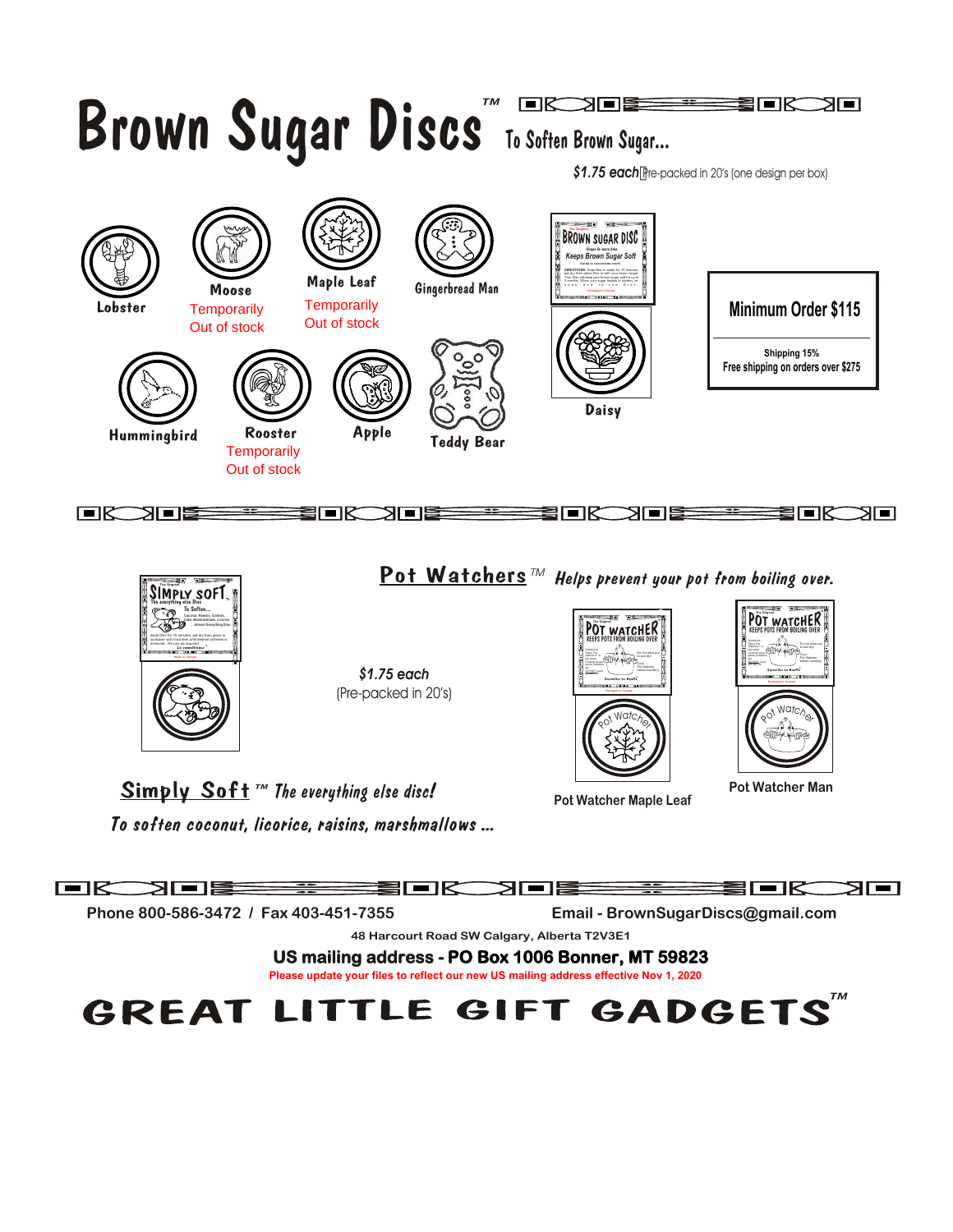## **Brown Sugar Discs** ™

**Order** 

**Form**

**New Customer | Existing Customer** 

**Residential / Rural delivery- \$3 surcharge**

Date

## **PO Box 1006 US mailing address:**

## **Bonner, MT 59823**

**Please update your files to reflect our new mailing address effective Nov 1, 2020**

|                                                                                 | Please update your nies to renect our new maning address enective Nov 1, 2020 |                   |     |                          |                                                    |                                                                                                                                   |                                            |     |                          |        |
|---------------------------------------------------------------------------------|-------------------------------------------------------------------------------|-------------------|-----|--------------------------|----------------------------------------------------|-----------------------------------------------------------------------------------------------------------------------------------|--------------------------------------------|-----|--------------------------|--------|
| <b>BILL TO:</b>                                                                 |                                                                               |                   |     |                          |                                                    | SHIP TO:                                                                                                                          |                                            |     |                          |        |
|                                                                                 |                                                                               |                   |     |                          |                                                    |                                                                                                                                   |                                            |     |                          |        |
|                                                                                 |                                                                               |                   |     |                          |                                                    |                                                                                                                                   |                                            |     |                          |        |
|                                                                                 |                                                                               |                   |     |                          |                                                    |                                                                                                                                   |                                            |     |                          |        |
| PH:                                                                             |                                                                               |                   |     |                          |                                                    | EMAIL:                                                                                                                            |                                            |     |                          |        |
| $P.O.$ #                                                                        |                                                                               |                   |     |                          |                                                    | Ordered by                                                                                                                        |                                            |     |                          |        |
|                                                                                 |                                                                               |                   |     |                          |                                                    |                                                                                                                                   |                                            |     |                          |        |
| Qty                                                                             | Product                                                                       |                   | Ctn | Price                    | Amount                                             | Qty                                                                                                                               | Product                                    | Ctn | Price                    | Amount |
|                                                                                 |                                                                               |                   |     |                          |                                                    |                                                                                                                                   | Simply Soft                                |     | $($1.75 \times 20)$ \$35 |        |
|                                                                                 | Apple                                                                         | Brown Sugar Disc™ |     | $($1.75 \times 20)$ \$35 |                                                    |                                                                                                                                   |                                            |     |                          |        |
|                                                                                 | Daisy                                                                         | Brown Sugar Disc™ |     | $($1.75 \times 20)$ \$35 |                                                    |                                                                                                                                   | Pot Watcher - Man                          |     | $($1.75 \times 20)$ \$35 |        |
|                                                                                 | Gingerbread Man                                                               | Brown Sugar Disc™ |     | $($1.75 \times 20)$ \$35 |                                                    |                                                                                                                                   | Pot Watcher - Maple Leaf                   |     | $($1.75 \times 20)$ \$35 |        |
|                                                                                 | Hummingbird                                                                   | Brown Sugar Disc™ |     | (\$1.75 x 20) \$35       |                                                    |                                                                                                                                   |                                            |     |                          |        |
|                                                                                 | Lobster                                                                       | Brown Sugar Disc™ |     | $($1.75 \times 20)$ \$35 |                                                    |                                                                                                                                   |                                            |     |                          |        |
|                                                                                 | Maple Leaf                                                                    | Brown Sugar Disc™ |     | (\$1.75 x 20) \$35       | Out of stock                                       |                                                                                                                                   |                                            |     |                          |        |
|                                                                                 | Moose                                                                         | Brown Sugar Disc™ |     | $($1.75 \times 20)$ \$35 | Out of stock                                       |                                                                                                                                   |                                            |     |                          |        |
|                                                                                 | Rooster                                                                       | Brown Sugar Disc™ |     | (\$1.75 x 20) \$35       | Out of stock                                       |                                                                                                                                   |                                            |     |                          |        |
|                                                                                 | <b>Teddy Bear</b>                                                             | Brown Sugar Disc™ |     | $($1.75 \times 20)$ \$35 |                                                    |                                                                                                                                   |                                            |     |                          |        |
|                                                                                 |                                                                               |                   |     |                          |                                                    |                                                                                                                                   |                                            |     |                          |        |
|                                                                                 |                                                                               |                   |     |                          |                                                    |                                                                                                                                   |                                            |     |                          |        |
|                                                                                 |                                                                               |                   |     |                          |                                                    |                                                                                                                                   |                                            |     |                          |        |
|                                                                                 |                                                                               |                   |     |                          |                                                    |                                                                                                                                   |                                            |     |                          |        |
|                                                                                 |                                                                               |                   |     |                          |                                                    |                                                                                                                                   |                                            |     |                          |        |
|                                                                                 |                                                                               |                   |     |                          |                                                    |                                                                                                                                   |                                            |     |                          |        |
|                                                                                 |                                                                               |                   |     |                          |                                                    |                                                                                                                                   | Shipping<br>Min Order \$115 - Shipping 15% |     |                          |        |
| Credit Card Charge Authorization: The Cardholder will pay card issuer the above |                                                                               |                   |     |                          | Free shipping on orders over \$275<br><b>Total</b> |                                                                                                                                   |                                            |     |                          |        |
| <b>VISA</b>                                                                     |                                                                               |                   |     |                          |                                                    |                                                                                                                                   |                                            |     |                          |        |
| M/C                                                                             |                                                                               |                   |     |                          |                                                    |                                                                                                                                   | 1549548 Alberta Inc. o/a                   |     |                          |        |
|                                                                                 |                                                                               |                   |     |                          |                                                    |                                                                                                                                   | <b>Brown Sugar Discs</b>                   |     |                          |        |
| <b>Security Code</b><br>Exp.                                                    |                                                                               |                   |     |                          |                                                    | Phone 800-586-3472  Fax 403-451-7355<br>BrownSugarDiscs@gmail.com www.BrownSugarDiscs.com<br>48 Harcourt Rd SW Calgary, AB T2V3E1 |                                            |     |                          |        |
| Signature _                                                                     |                                                                               |                   |     |                          |                                                    |                                                                                                                                   |                                            |     |                          |        |
|                                                                                 |                                                                               |                   |     |                          |                                                    |                                                                                                                                   |                                            |     |                          |        |
|                                                                                 | Name of Cardholder                                                            |                   |     |                          |                                                    |                                                                                                                                   |                                            |     |                          |        |
|                                                                                 | Credit Card will not be processed until order is shipped                      |                   |     |                          |                                                    |                                                                                                                                   | <b>GREAT LITTLE GIFT GADGETS™</b>          |     |                          |        |
|                                                                                 |                                                                               |                   |     |                          |                                                    |                                                                                                                                   |                                            |     |                          |        |